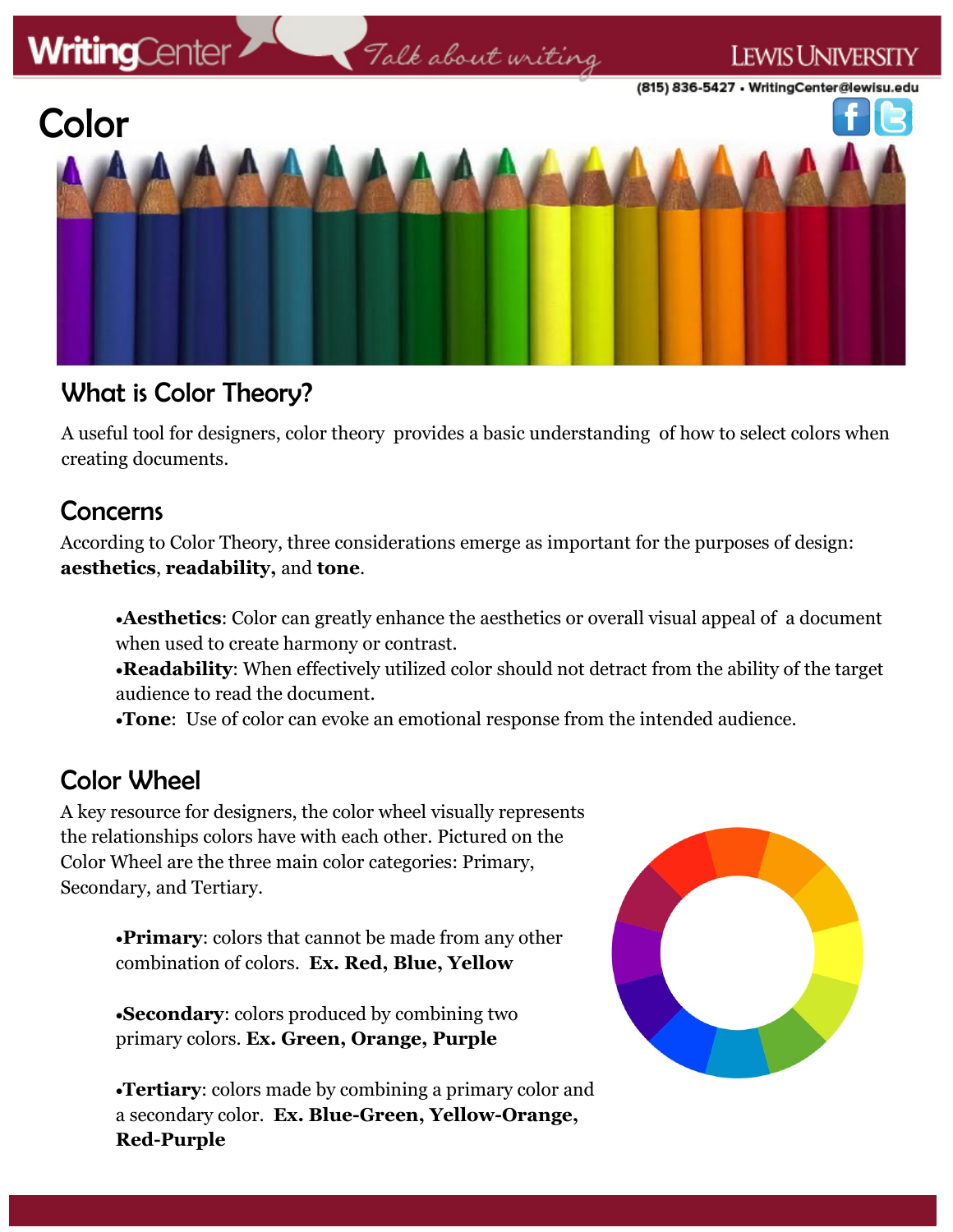# **WritingCenter**

#### **LEWIS UNIVERSITY**

(815) 836-5427 . WritingCenter@lewisu.edu



## How to Use the Color Wheel To Determine Color Relationships

Anytime two or more colors are used as elements of a single design, a relationship is produced. To determine whether the relationship appropriately represents the purpose of the design, a designer may refer colors proximity to each other on the color wheel.

Talk about writing

**Contrasting:** formed when two colors opposite each other on the color wheel are used.



**Use contrasting colors, colors on opposite sides of the wheel, to create visual interest.** 

 **Analogous:** formed when any three colors next to each other on a twelve part color wheel are used.



**When working with an analogous color scheme, you may want to use the third color as an accent.** 

**Monochromatic:** formed when variations of a single color are used.



**Using monochromatic colors creates a sense of harmony and produces a soothing effect.**